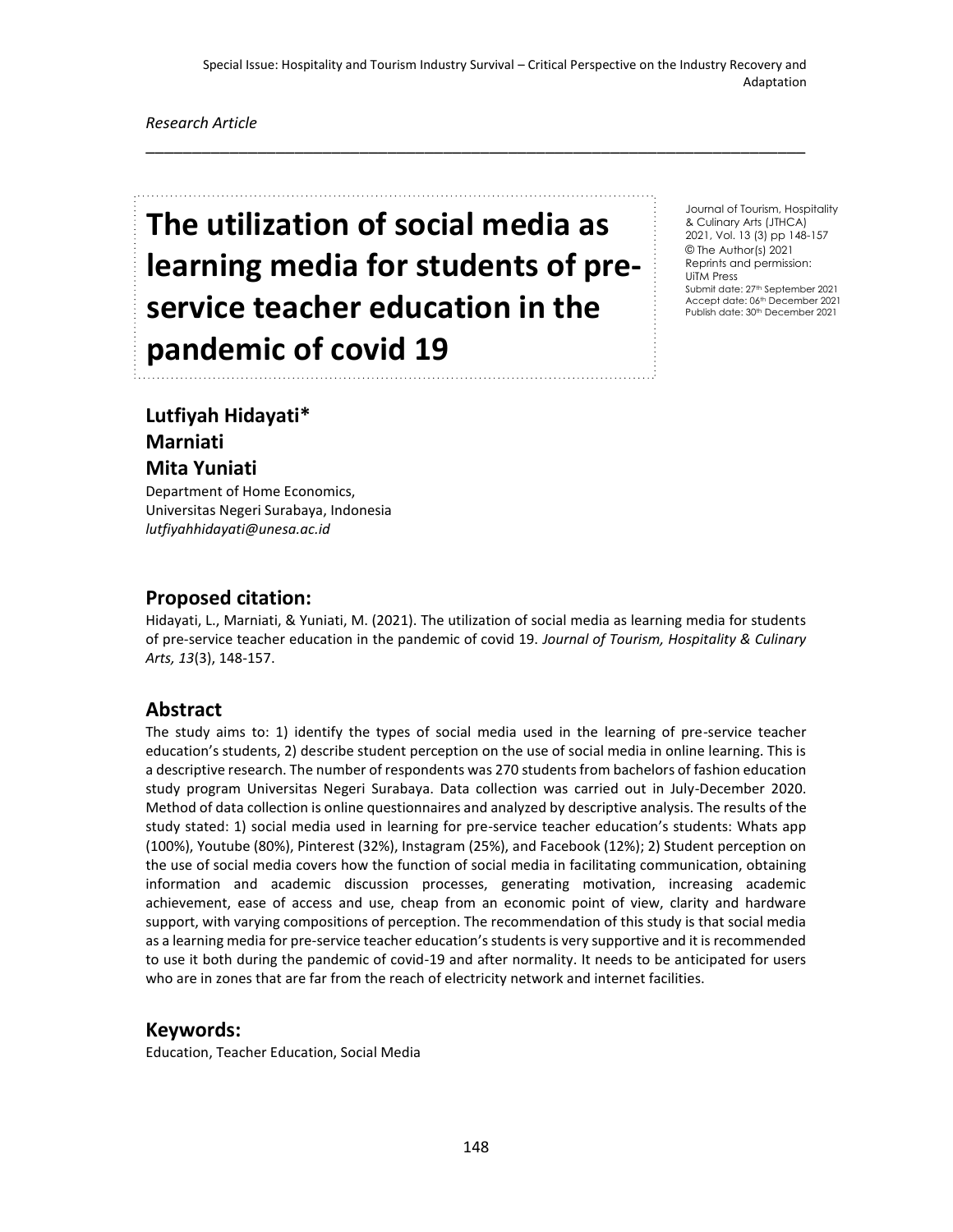# **1 Introduction**

The COVID-19 pandemic which has hit almost two years around the world, has a real impact on all lines of life, including education. It has brought changes in the teaching and learning process in universities and affected the interaction between teachers and students. Due to the pandemic, universities are constrained to carry out their activities with students exclusively online (Sobaih, Hasanein, & Abu Elnasr, 2020). In this regard, many governments are taking steps to avoid the spread of the virus and to ensure the continuity of the educational process, and universities around the world are adopting online learning (Ali, 2020). Indonesia as one of countries with high infected population has also implemented a new regulation in teaching and learning system. The teaching and learning process from face-to-face mode is instructed to change to online (Ministry of Education and Culture of the Republic of Indonesia, 2020). e-learning is a form of the use of the internet that can increase the role of students in the learning process. Various services e-learning is managed independently by the institution by using Learning Management System (LMS) or freely provided by third party (Shank, 2008). This regulation applies to all educational institutions, learning from traditional face-to-face approaches to remote digital platforms (Gustiani, 2020).

## **2 Literature Review**

During the period before the COVID-19 pandemic, online learning had become part of the learning process at Universitas Negeri Surabaya (Unesa), in the form of blended learning through its Learning Management System: Vi-Learn, as evidence of active participation in the Industry 4.0 era. Education 4.0 uses an experience-based system, where digital technology pedagogy replaces traditional face-to-face approaches. This system is to train and prepare technology literate students as a global generation to meet the needs of Industry 4.0. This strategy is like a preparation for universities when the COVID-19 pandemic hits the world. The academic community no longer uses blended learning but must be fully online by utilizing more platforms outside the LMS owned by the university. One of them is by optimizing social media as a learning tool for students and lecturers.

Social media has become a very familiar facility for the people of Indonesia. Based on GWI statistical data, Indonesia as of January 2021 has 202.6 million internet users. The number increased by 27 million or 16% compared to the previous year. Internet penetration reached 73.7%. YouTube is still the most popular social media. The number of YouTube users reached 94% in the age range of 16 to 64. In the second place is WhatsApp, Instagram in the third position, and Facebook in the fourth position (beritasatu.com).

The use of social media is generally free for any purpose so it has the potential to be used as a learning resource. The impact of its use makes teachers more creative in learning and students are more comfortable in learning. The use of Youtube as a learning resource goes through the following stages: 1) Create interesting content. In this case, boring content can be produced in more interesting content. 2) The maximum video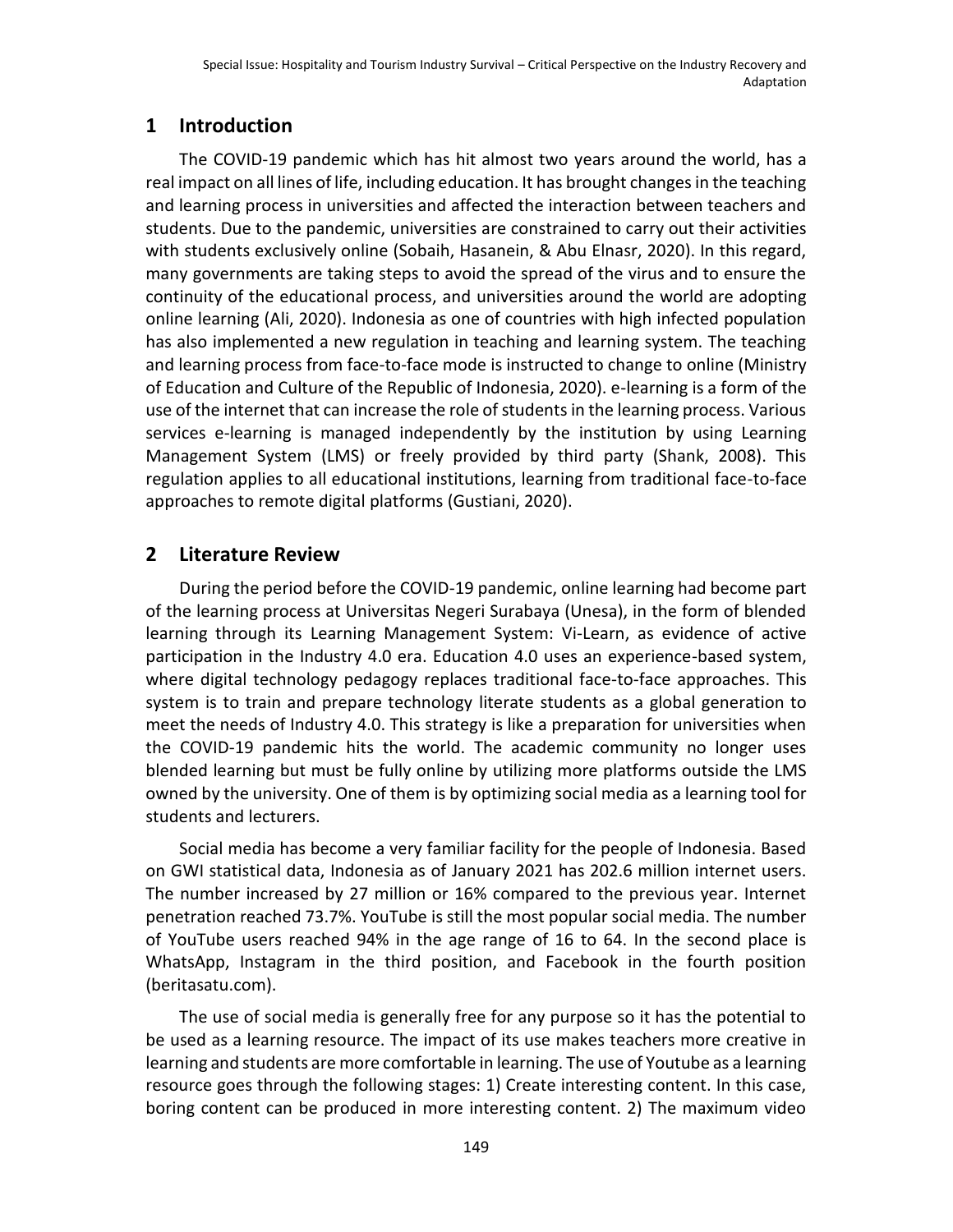duration is 3 minutes and is delivered briefly, concisely, and clearly. 3) Using a scientific approach in the learning process. 4) In taking pictures, the teacher needs to imagine the arrangement of words or pictures because when editing the words or pictures are inserted into the video to provide an explanation.

Instagram as a learning resource can be done through the following stages: 1) Creating interesting content, both images and short videos. 2) Content in the form of images must clearly describe what is written. 3) Producing video content similar to Youtube; we recommend a maximum duration of 3 minutes 4) In writing content, use signals for clarity of description in particular. 5) In making videos, use a scientific approach 6) Similar to Youtube, teachers need to imagine the layout when recording videos.

Several stages of learning through WhatsApp as a learning resource, can be done as follows: 1) Create a comfortable learning environment in general 2) Share learning resources, such as ebooks, e-modules, and so on through private or group chats. 3) Convey the material briefly, concisely, and clearly. 4) Invite students to discuss through chat. 5) Give time for students to respond in a private message. 6) Give time until 60 percent of students respond in group chats (At Thaariq, 2020). Facebook is not only a social and networking application, but also a medium of communication and learning. Understanding is socially constructed and shared by connectivity and sharing of information and knowledge towards student-centred learning, with the guidance of lecturers as facilitators to prepare the knowledge community of the 21st century workforce (Yeo, 2014).

The positive effect of using social media for learning media is that it allows students to easily contact each other regarding their projects and assignments. Students can also work on group assignments from home. Students learn the skill set required for successful social networking. It also brings freedom for students to connect and collaborate beyond institutional boundaries and to gain practical experience for the workforce. In the other hand, there are negative aspects of using social media in learning include students being vulnerable to frequent fluctuations in mood and self-control. It can produce stress, anxiety or fear for them. Student neglect study by spending time on social networking sites instead of studying or interacting with people face to face. Students prefer to chat with friends for hours and this leads to a waste of time that could be used to study or learn new skills. Students who use social media regularly may lose their ability to engage in face-to-face communication. Even if students spend a lot of time socializing in an effective way, it should not hinder their studies and academic credentials. social networks create a virtual world, which is very different from reality (Devi, Gouthami & Lakshmi, 2019).

Social media is chosen as an addition or substitute for traditional curriculum materials to improve communication, share knowledge and collaborative learning, and even improve interpersonal relationships between teachers and students. However, positive results on these aspects are highly correlated with teachers' actual behavior on social media and their attitudes towards these media and ICT in general [\(Van Den](https://www.tandfonline.com/author/van+den+Beemt%2C+Antoine)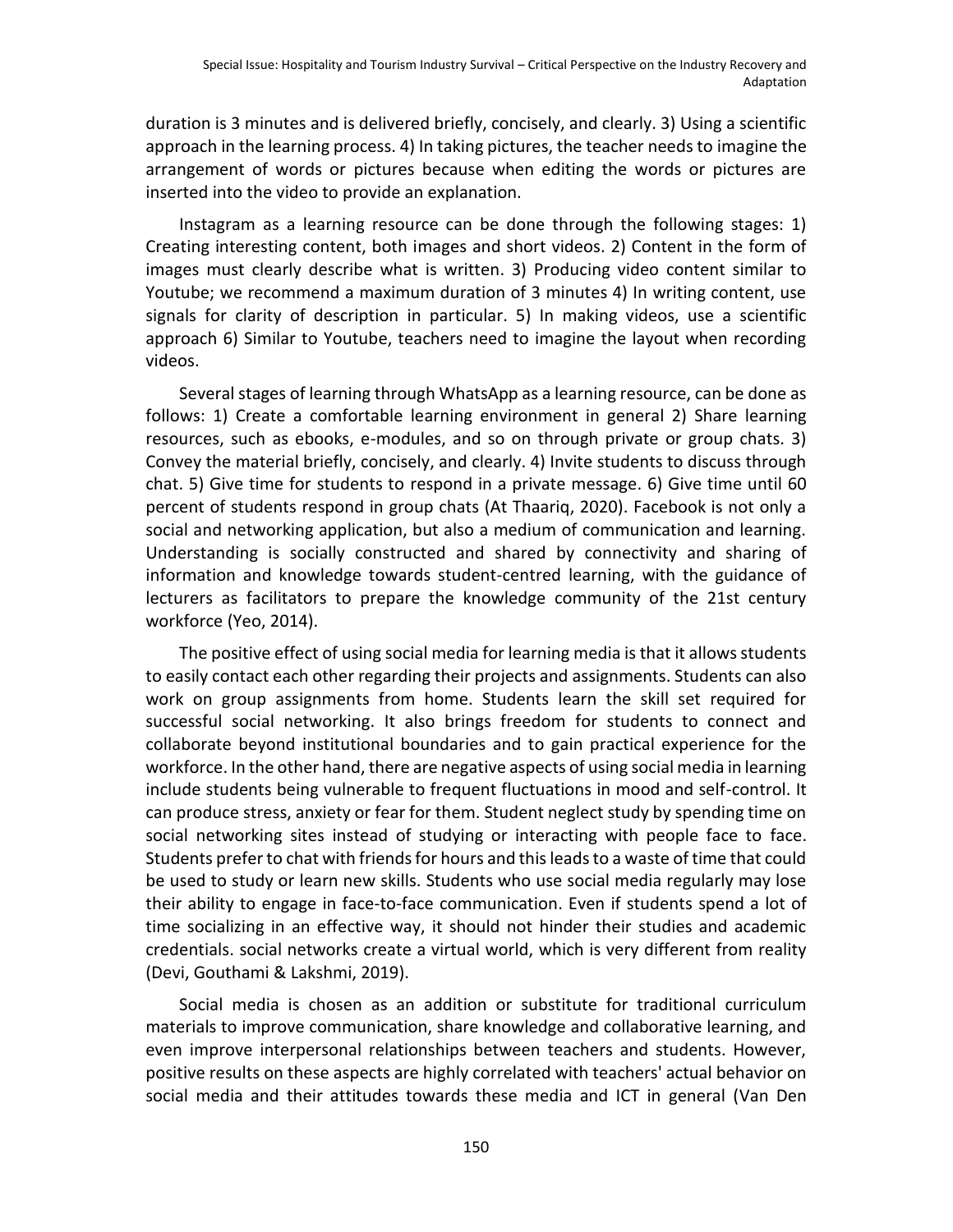[Beemt](https://www.tandfonline.com/author/van+den+Beemt%2C+Antoine) , [Thurlings,](https://www.tandfonline.com/author/Thurlings%2C+Marieke) & [Willems,](https://www.tandfonline.com/author/Willems%2C+Myrthe) 2019). Technical problems that can cause online learning to be less than optimal are the lack of technical skills of teachers and their teaching styles that are not well adapted to the online environment. lack of interaction and even poor communication between students and teachers (Coman, et al, 2020)

Previous studies show social media used to get information, communicate virtually, explore hobbies, get entertainment, support college assignments, make online purchases, and adopt fashion and lifestyle styles. The interesting thing about using social media is that the respondents can use this social media at one time. When a group of students as respondents were doing their homework in front of a laptop screen, at the same time they also opened the Facebook site to chat, listen to music on Youtube, and discuss in the Whatsapp group. Several other informants made video calls via Skype while selecting items to order online via Instagram (Supratman, 2018).



Figure 1: Purpose of using social media native (Supratman, 2018)

Social media influence quite significantly on student social interactions. It is able to make easier for users to get information and communicate with the parties connected to it, while on the other hand users spend more time in it, and they are apathetic to the surrounding social environment outside from it (Yohanna, 2020. Social media used for collaborative learning had a significant impact on interactivity with peers, teachers and online knowledge sharing behaviour. Additionally, interactivity with teachers, peers, and online knowledge sharing behaviour has seen a significant impact on students' engagement which consequently has a significant impact on students' academic performance. Grounded to this finding, it would be valuable to mention that use of online social media for collaborative learning facilitate students to be more creative, dynamic and research oriented (Ansari & Khan, 2020). Social media applications, which are most widely used by students are YouTube, Instagram, Facebook, and Line. Social media is able to improve students' English skills in listening, speaking, writing and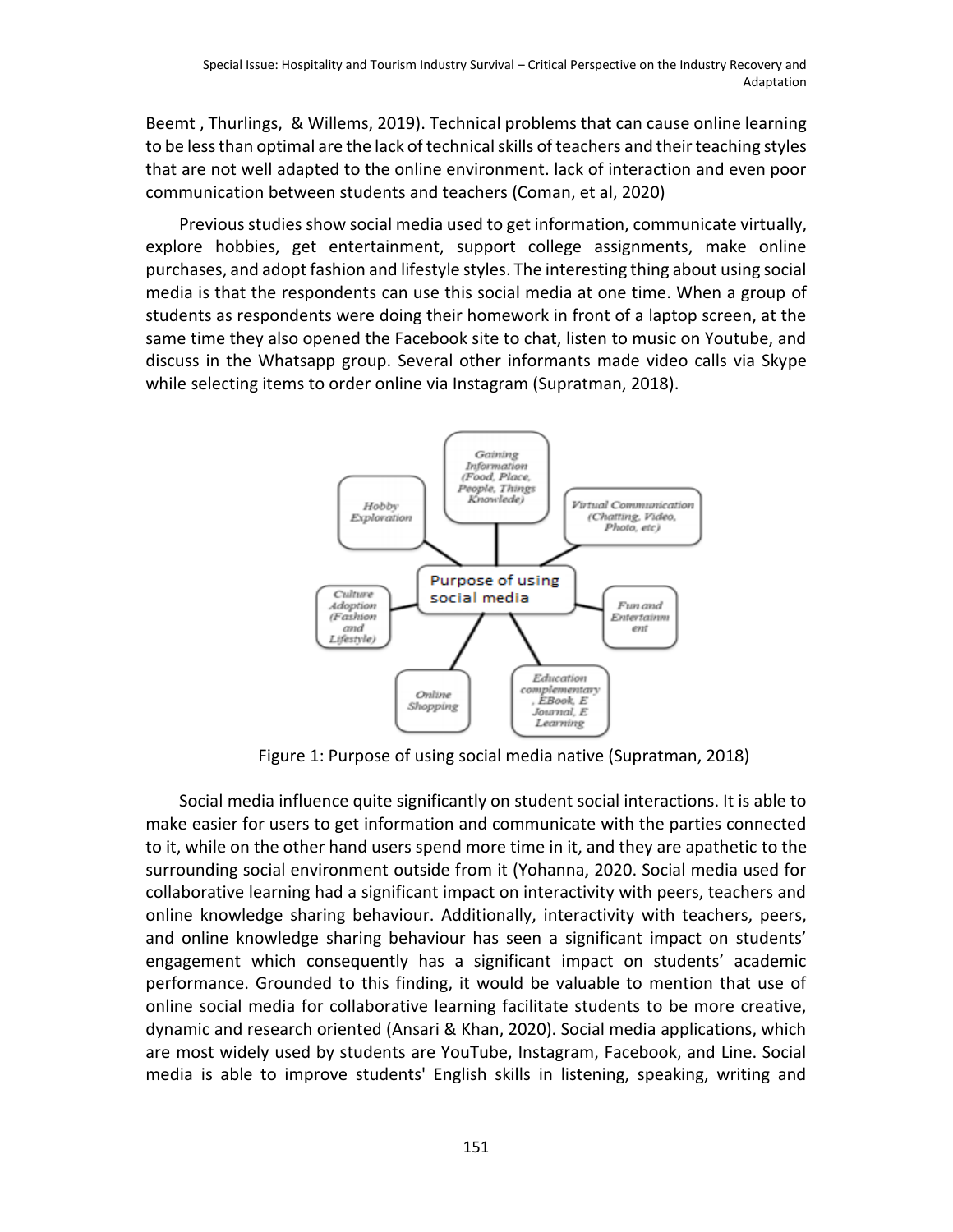reading skills. Social media is a communication facility that is fun, interesting, easy to use and accessible, effective, simple and informative (Erzad & Suciati, 2018).

In regards the social media applications, teachers and students use WhatsApp as a main tool, with 100% for the teachers, and almost 73% for the students. Both the teachers and the students are willing to use social media in education, and they believe it will enhance their educational experiences, but the practice is significantly low; in the meantime, there are agreements that the use of social media is for socialisation only. The infrastructure is available, but the comprehension educational view is absent, the researcher suggest that there is a need for training to evaluate own use of social media, and to enhance the abilities to use available properties. There is positive attitudes and confirm the value of using social media/social learning in online courses (Alabdulkareem, 2015; Taylor, King & Gordon, 2012).

Considering the explanation mentioned above we believe that it is inevitable that the role of social media in supporting the virtual education process is increasingly important and students' perceptions of the use of social media in the teaching and learning process, and these ideas form the basis of our research. We consider it important, relevant, and necessary to analyze whether students have adapted to the demands of this technological development and whether they are satisfied rather than dissatisfied with participating in the role of social media as the main facility in their learning.

The aim of the paper is to identify the types of social media used in the learning of pre-service teacher education's students in fashion education study program at universitas negeri surabaya, and describe student perception on the use of social media in online learning. Finally, our research can contribute to increase the use of social media in supporting the implementation of virtual learning in higher education, by explaining various social media platforms, their uses and limitations, tracking research results related to the role of social media in improving learning achievement, students' perceptions of social use. media in learning to recommendations for further application.

## **3 Methodology**

This is a descriptive research. The number of respondents was 270 students from bachelors of fashion education study program Universitas Negeri Surabaya. The detail of respondents is listed in table 1.

|      | Number of respondents |        |  |
|------|-----------------------|--------|--|
| Year | Male                  | Female |  |
| 2017 |                       | 74     |  |
| 2018 |                       | 35     |  |
| 2019 |                       |        |  |
| 2020 |                       | 78     |  |

Table 1: Respondent of study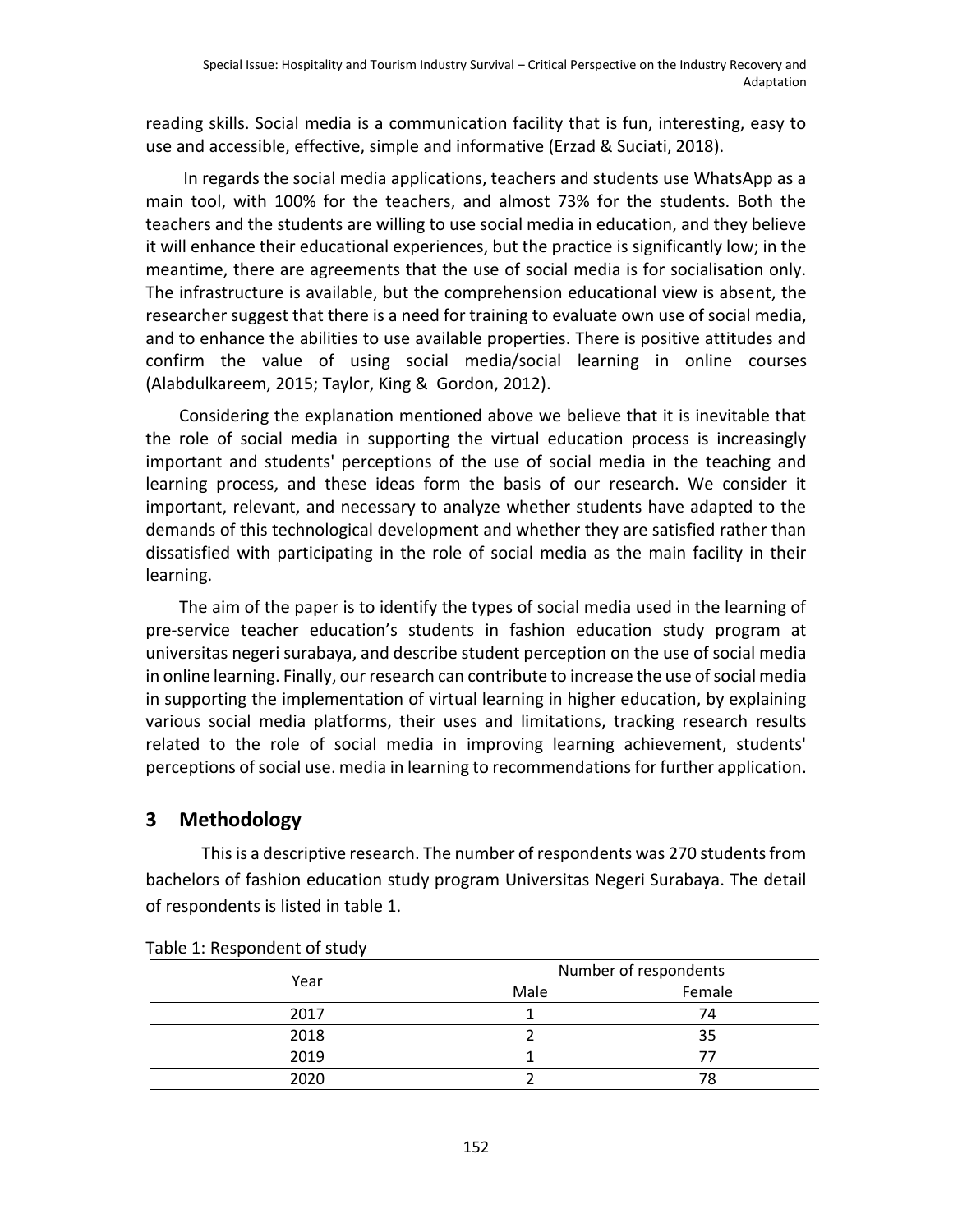The number of subjects included in this research observation contain of 25 courses spread all four students in different years. Data collection was carried out in July-December 2020. The research instrument is a Google form questionnaire distributed to all respondents through WhatsApp. Students' perceptions consist of ten aspects: the utilization of social media in learning consist of ten aspects, namely the ease of getting information, the ease of communicating, supporting academic discussion activities, increasing learning motivation, increasing learning achievement, ease of use, access, clarity, economical, and hardware. Support. The data from the online questionnaire was processed by descriptive analysis. Data on platform types are grouped based on the type of social media used in each course, so the data obtained will be able to describe the type and composition of platforms in each course. Data on students' perceptions of the use of social media in learning are categorized according to the criteria, which consist of four levels, namely strongly agree, agree, disagree, and strongly disagree.

#### **4 Findings**

Based on student questionnaire data collection, about the types of social media platforms used in 25 courses, overall information is obtained, there are five types of social media, namely you tube, whatsapp, instagram, facebook and pinterest. The five types of social media are used either singly or side by side. In other words, there are courses that only use one type of social media platform and there are more than one of the five types of platforms. The composition of the five types of social media in courses is shown in table 2.

| Type of      | <b>Number of Courses</b> | percentage |  |
|--------------|--------------------------|------------|--|
| Social media |                          |            |  |
| Whats App    | 25                       | 100%       |  |
| You Tube     | 20                       | 80%        |  |
| Pinterest    | 8                        | 32%        |  |
| Instagram    | h                        | 25%        |  |
| Face Book    |                          | 12%        |  |

Table 2: Composition of the utilization of Social media in Learning

The distribution of data in table 2 shows that the top order is WhatsApp. All courses use whatsapp as a medium of communication between lecturers and students. Lecturers create whatsapp groups to facilitate the delivery of information to all students in each class, as a medium for asking questions about problems from lecturers to students or vice versa. Whatsapp groups are also used to share files from both lecturers and students for all class members to access. All posts on whatsapp can be stored for a long time, easy and cheap to use, it is very possible to make voice calls and video calls in discussion activities. These aspects are the advantages of WhatsApp.

The second position is occupied by you tube. there are 20 courses or 80% of lecturers who use youtube in their learning. The YouTube used is videos related to teaching materials available on You Tube, as well as the lecturers themselves making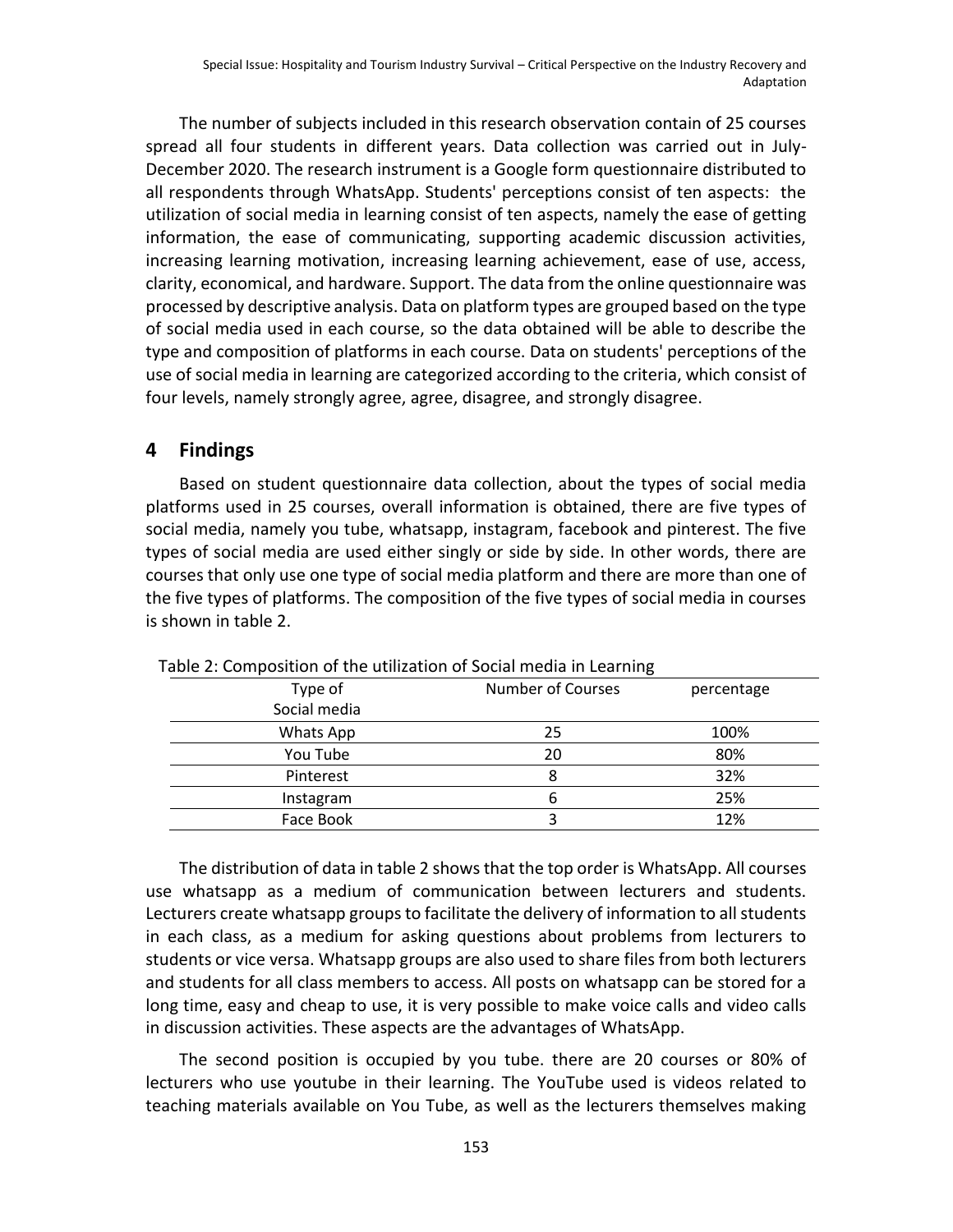videos related to teaching materials, then uploaded on YouTube so that they are easily accessed by students and even the general public who access them. Students also often get assignments to make tutorials related to learning materials and even learning videos during teaching practices as pre-service teacher students.

The third position is occupied by pinterest where there are 8 courses or 32% of lecturers who use pinterest in their learning. Especially learning related to the fields of fashion design, patternmaking, textiles, sewing, and others related to the field of fashion studies. This application is quite liked because it can save an unlimited number of images in the user's account. Pinterest is quite helpful for students because there is no need to manually save pictures from the internet to the internal storage of a laptop or computer. That way, they don't have to sacrifice their internal storage space to store images that can be an inspiration when making designs. Available features such as Collecting and Sharing Photos, messages, friendships and hearts increasingly provide wider opportunities for students and teachers of pinterest users to interact.

In 4th place is Instagram which is used as a learning medium for these pre-service students. Instagram as a social media is not a private space but a public space and can be accessed easily so that it is unique when used for learning. Lecturers and students use Instagram by sharing fifteen- to sixty-second pictures and videos related to teaching materials that can be posted to other social media sites.

In the 5th position is the face book used in learning. Lecturers create course groups, socialize with all class members, share material, whether it's in the form of links, pictures and videos. This is to add teaching materials. The consultation room and the summary of the material on the notes can be used as training/evaluation media by means of students answering exercises or quizzes given by the lecturer on Facebook.

The results of data acquisition on student perceptions of social media utilization in learning are presented in table 3.

| Aspects                              | ັ<br>Response |       |                 |          |  |
|--------------------------------------|---------------|-------|-----------------|----------|--|
|                                      | Strongly      | Agree | <b>Disagree</b> | Strongly |  |
|                                      | agree         |       |                 | disagree |  |
| easy to get information              | 85%           | 15%   | 0               | 0        |  |
| easy communication                   | 60%           | 35%   | 5%              | 0        |  |
| Social media for academic discussion | 25%           | 55%   | 15%             | 5%       |  |
| motivate to learn                    | 30%           | 55%   | 15%             | 0        |  |
| good effect on academic              | 30%           | 60%   | 10%             | 0        |  |
| achievement                          |               |       |                 |          |  |
| ease of use                          | 50%           | 50%   | 0               | 0        |  |
| speed of access                      | 30%           | 50%   | 15%             | 5%       |  |
| clarity                              | 45%           | 50%   | 0               | 5%       |  |
| economic                             | 0             | 70%   | 25%             | 5%       |  |
| hardware support                     | 0             | 70%   | 20%             | 10%      |  |

Table 3: Students perception of social media for learning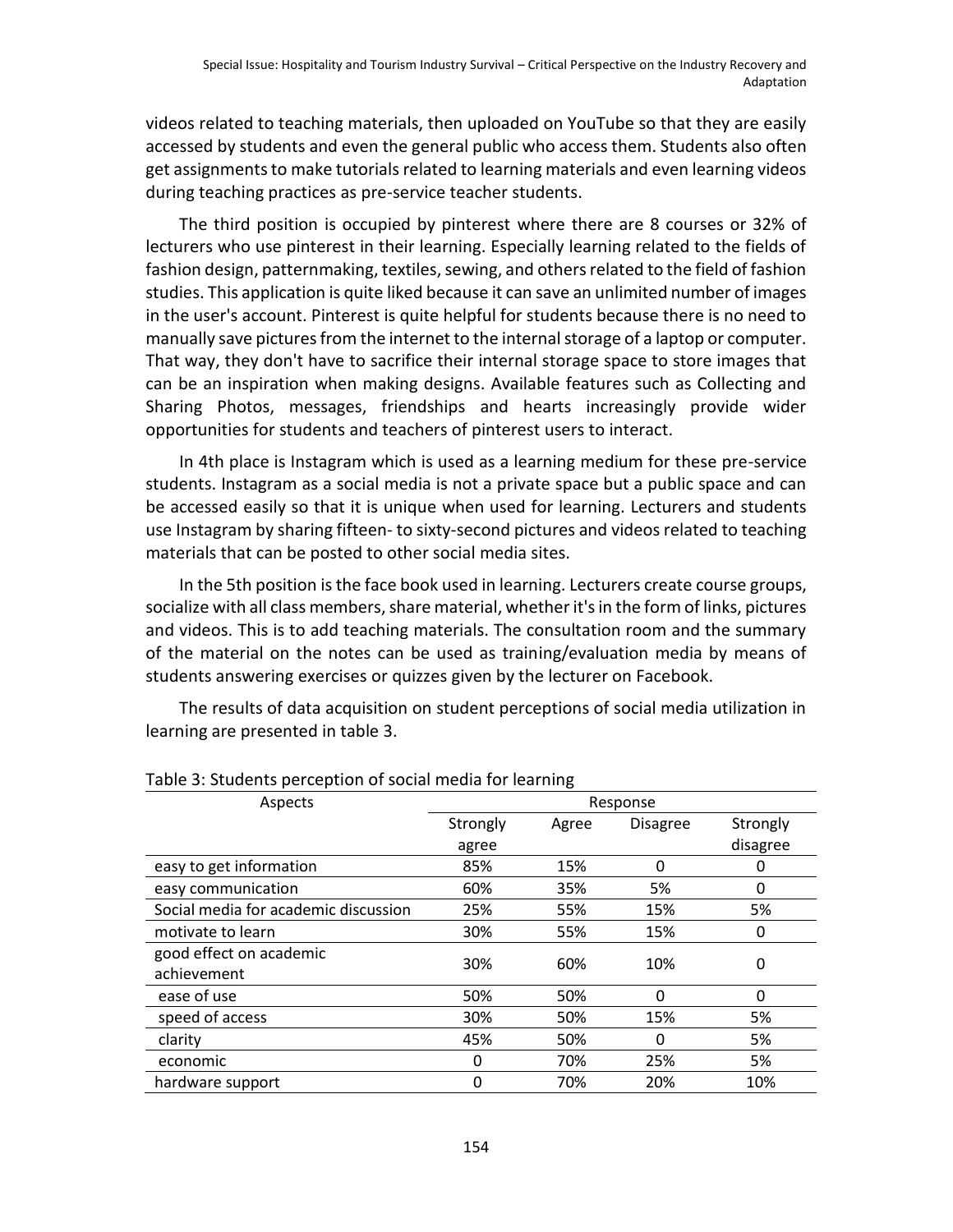Student perceptions as shown in table 3, that according to the students' point of view, they agree about the role of social media that can be used to facilitate obtaining information so that all respondents chose the answers agree (85%) and strongly agree (15%).

In the aspect of ease of communication in learning, almost all respondents (60% strongly agree and 35% agree) agree that social media makes it easier for lecturers and students to communicate, while only 5% disagree with the statement that communication is not always easy to do through social media, especially if encountered signal difficulties due to many things, and the intrinsic motivation of the students themselves who did not use social media to communicate.

In the aspect of Social media for academic discussion, 25% strongly agree and 55% agree that academic discussion in virtual learning is strongly supported by the role of social media. Meanwhile, 15% of respondents disagreed and 5% strongly disagreed, with the statement that discussion cannot take place if group members cannot play an active role, especially if signal difficulties are caused by many things, students who do have communication limitations are increasingly passive with distance discussions. far, especially if the discussion is controlled by a few students who are too dominant. The long discussion process is sometimes not facilitated by adequate time so that even though it has utilized the latest sophisticated technology, the discussion objectives have not been achieved.

In the aspect of Social media to motivate to learn, as much as 30% strongly agree and 55% agree, that the role of social media can increase student learning motivation. Meanwhile, 15% of respondents did not agree because the process of using social media, which often encountered obstacles, would cause the learning process to be disrupted. This will cause students' motivation and enthusiasm for learning to decrease, and they believe that aspects of the carrying capacity of facilities such as social media only play a small role. Motivation will be easier to rise if students have an interest and interest in what will be learned.

In the aspect of social media increasing student learning achievement, as many as 30% of respondents strongly agree and 60% agree that the role of social media is able to improve learning achievement, although this effect is not direct. Meanwhile, 10% of respondents disagreed, almost the same reason as the role of social media in increasing motivation, namely because the process of using social media which often encounters obstacles, will cause the learning process to be disrupted, so that students' motivation and enthusiasm for learning decreases. This decreased motivation inevitably results in decreased learning achievement.

Students' perceptions of the ease of use of social media, all respondent agree (50% strongly agree and 50% agree) that social media is very easy to use, including in facilitating the virtual distance learning process. While in terms of speed of access and clarity, although there are 80% to 95% of respondents agree that the speed of access and clarity of social media they feel, there are still 5% to 15% of respondents who do not agree with the speed and clarity, which is caused if students encountered signal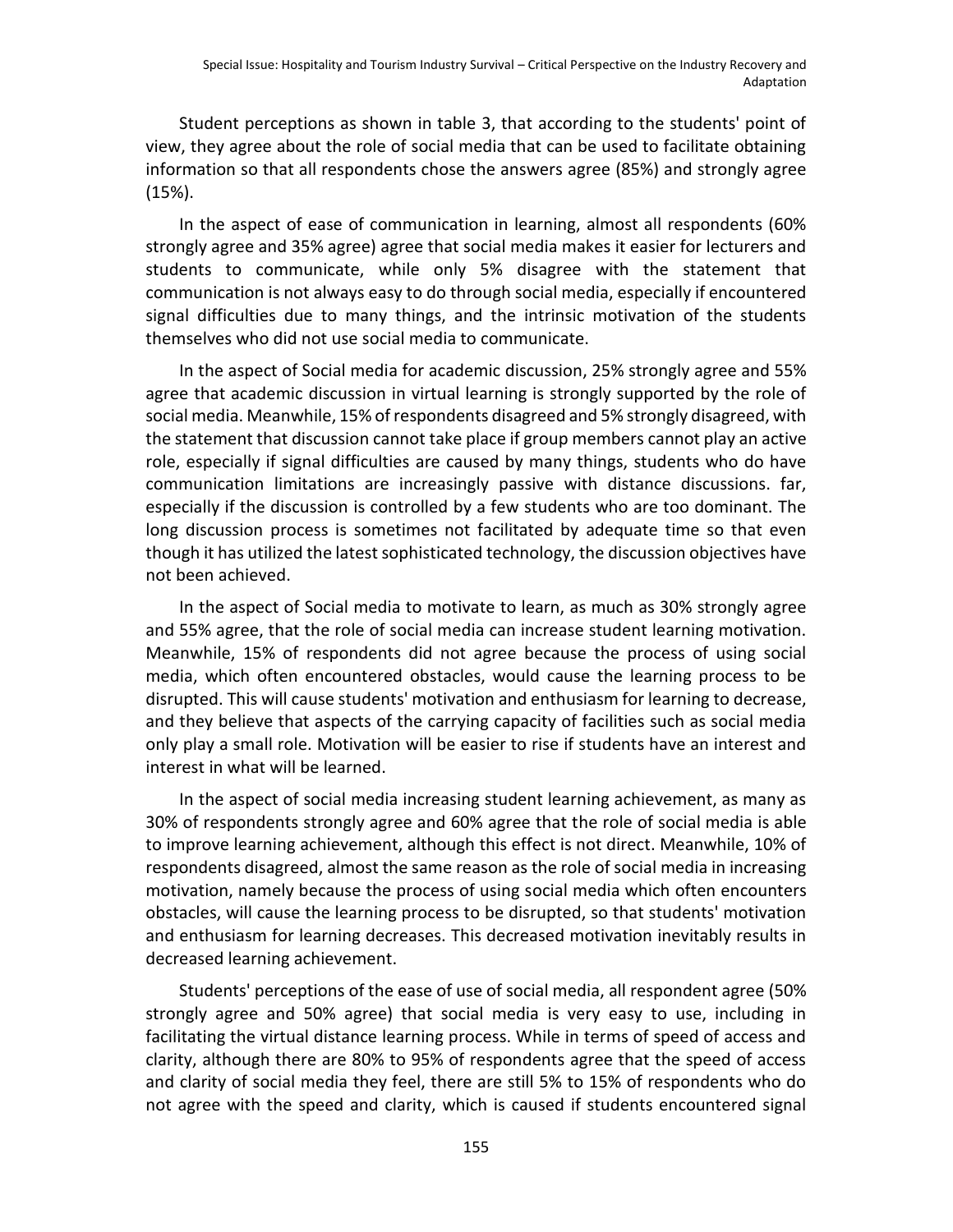problems which of course became the main cause of disruption of speed and clarity. The position of student residences scattered in all directions and not always in a signalfriendly location is the biggest obstacle.

In the economic aspect, as many as 70% of respondents think that social media is quite economical in terms of cost. while 25% of respondents disagreed and 5% strongly disagreed because purchasing credit to support the use of social media they felt was quite high, one of the reasons was because WIFI service was not available so they had to provide it in the form of internet data packages which were certainly more expensive.

The last aspect in the student perception is about hardware support. there are 70% of respondents view that the carrying capacity of the hardware is very good because social media can not only be accessed via mobile phones but also personal computers and laptops, so that students are still able to connect while doing other activities, especially related to academic activities. Meanwhile, 20% disagree and 10% strongly disagree because the hardware support determines the ease, speed and clarity of social media access. Not all students have adequate hardware support so that these devices that are not prime often encounter difficulties in accessing audio, images and any other aspects.

## **5 Conclusion**

The use of social media in learning in the fashion pre-service teacher education program, Universitas Negeri Surabaya during the pandemic is very optimal. Lecturers use social media that is already familiar in student life to maximize its function in learning. In the discussion of the article above, it is clear how lecturers use various social media platforms for academic purposes in order to maintain and even improve the quality of learning for prospective teacher students. Likewise, from the student's point of view, it was obtained a picture of their perception of the use of social media in learning which mostly gave a positive response. As all things in this world are imperfect, so the use of social media in learning cannot be separated from various obstacles that arise due to extrinsic and intrinsic factors. Constraints encountered make evaluation materials to find solutions for future improvements.

#### **Suggestion for Future Research**

Based on the most crucial factors that have been identified in this study, the recommendation of this study is that social media as a learning media for pre-service teacher education's students is very supportive and it is recommended to use it both during the pandemic of covid-19 and after normality. It needs to be anticipated for users who are in zones that are far from the reach of electricity network and internet facilities.